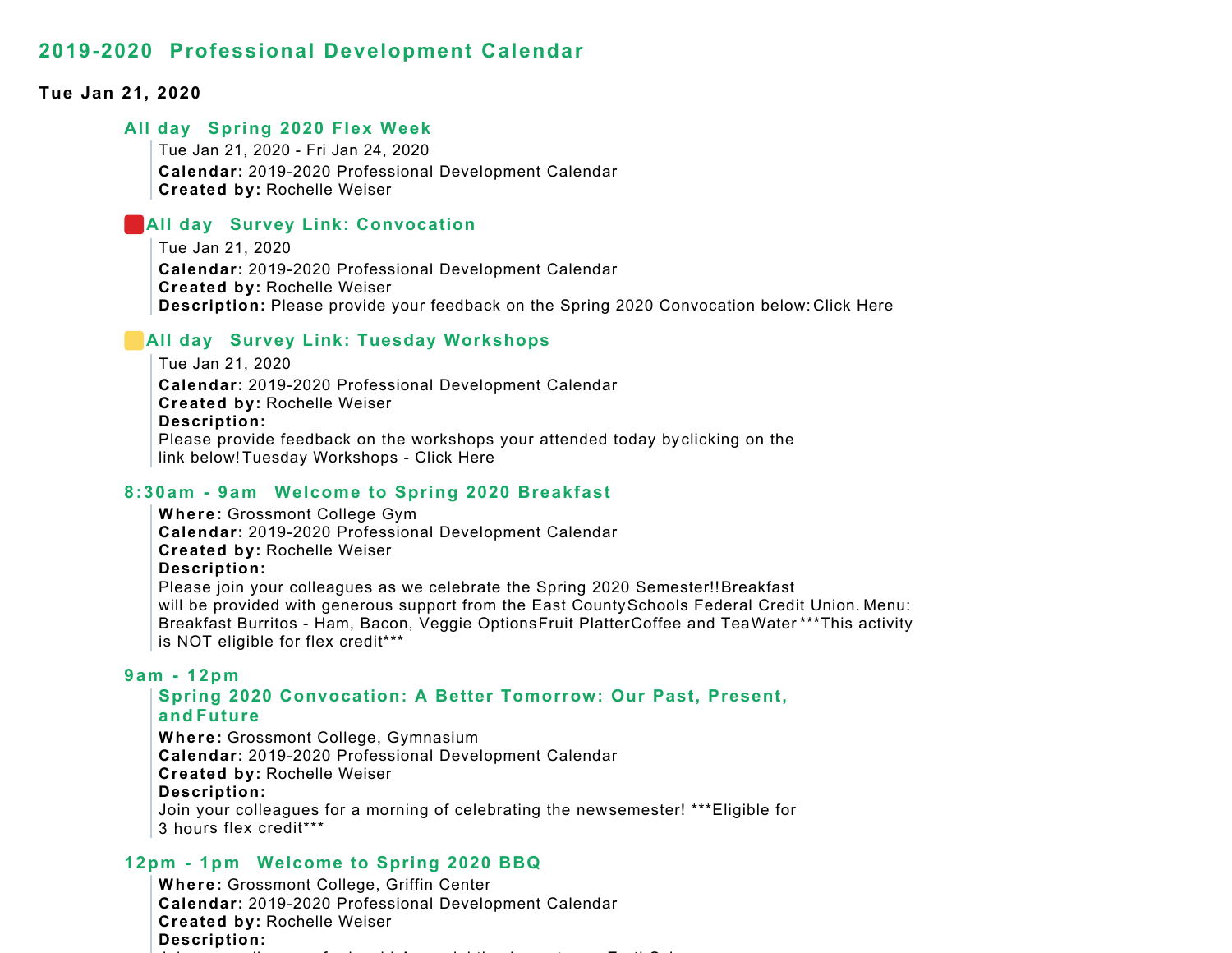## **1pm - 2:50pm**

#### **How to make your classroom more engaging, enlightening, and empowering**

**Where:** Grossmont College, 51-573 **Calendar:** 2019-2020 Professional Development Calendar **Created by:** Rochelle Weiser **Description:** Presenter: Carl Fielden The purpose of this session is to addressaccess to authorized academic accommodations for student'sparticipating in the Accessibility Resource Center (A.R.C.). Thepresentation will describe faculty responsibilities under federal lawas well as faculty rights. Attendees will learn how they can adoptteaching techniques which embrace Universal Design in Learning to helppromote inclusiveness and diversity in the classroom. Attendees willreceive practical strategies for enhancing the accessibility of theirface-to-face and online courses that will benefit all students. The A.R.C. strives to serve as a resource for all faculty and staff at Grossmont College to ensure a successful college experience for allstudents. \*\*\* Eligible for 2 hours flex credit\*\*\*

# **2pm - 4pm CANCELLED - Adminstration of Justice Open House**

**Where:** Grossmont College, Building 31-125 **Calendar:** 2019-2020 Professional Development Calendar **Created by:** Rochelle Weiser **Description:** CANCELLED - Administration of Justice Open House Join the AOJ Department for an open house of the new Fingerprint Lab and AOJ facilities in Building 31! All campus and community members are invited! \*\*\*Eligible for 2 hours flex credit\*\*\*

## **3pm - 4:20pm Hungry to Learn: Food Insecurities Spread to Grossmont**

#### **Where:** Grossmont College, room 51-576

**Calendar:** 2019-2020 Professional Development Calendar

#### **Created by:** Rochelle Weiser

#### **Description:**

Presenter: Susan Berry College student food insecurities is considereda hidden crisis on college campuses! Many students dont have enough toeat on a regular basis which then leads to both physical and mental health issues which impacts students both in and out of the classroom.Students are finding themselves barely able to cover the cost of higher education and having to make the decision whether they can afford tobuy groceries. College student food insecurities are a quiet, insidious epidemic that researchers says threatens millions of students every year. In California, 7 out of 10 California Community College Students experience some form of basic needs insecurity. This workshop will talk about the efforts that Grossmont College has been doing and who is utilizing the student food pantry. There will also be a discussion on how faculty can help students who are facing this national crisis. We will also talk about california community colleges statistics vs thenational average of students struggling with basic needs resources.Participants will engage with both the facilitator and each other while learning valuable information on how to better assist our students whoface food insecurities on a daily basis. This workshop is intended toassist with empowering faculty and staff with information that will better direct them on how to assist Grossmont students. \*\*Eligible for 1.5 hours flex credit\*\*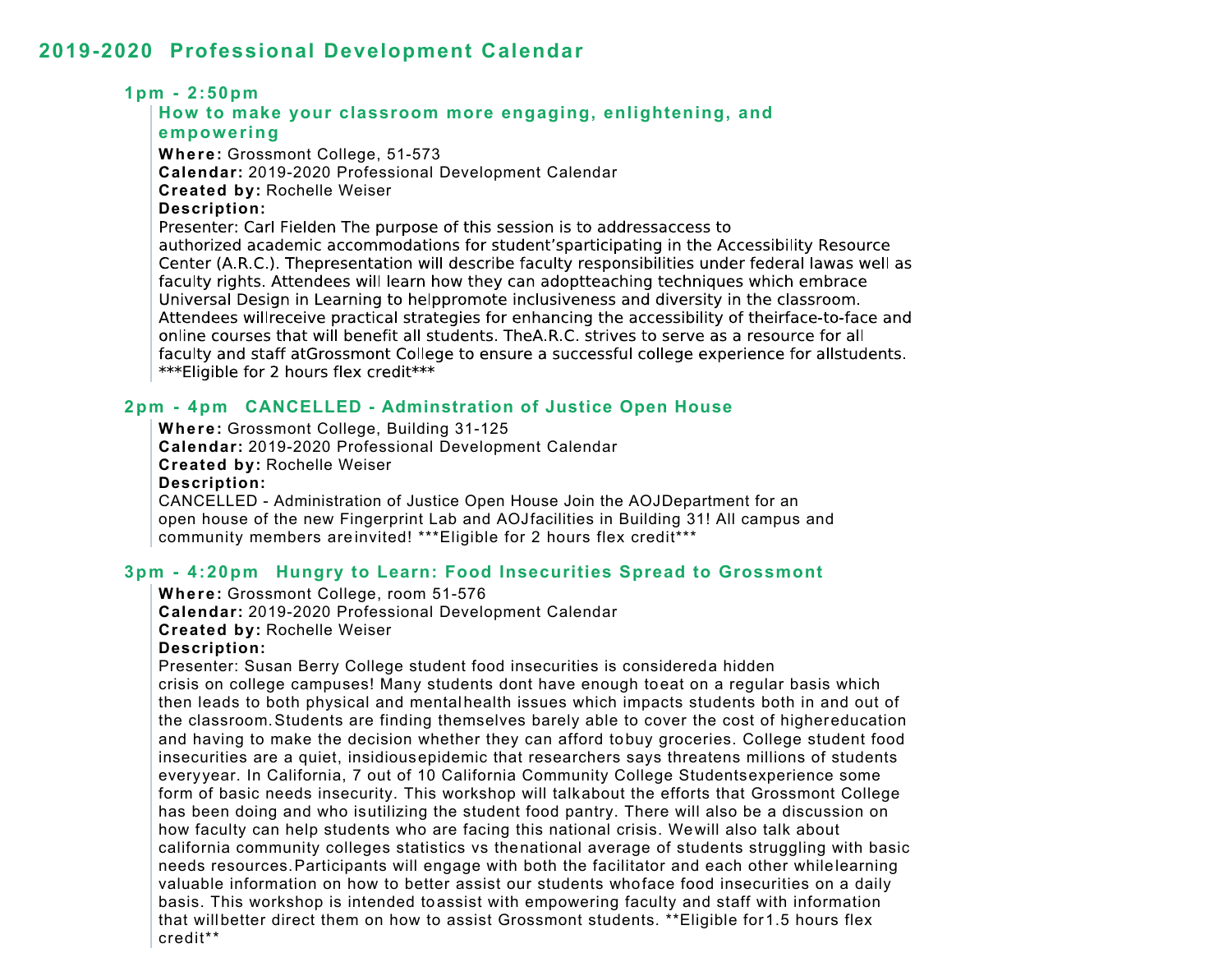#### **Wed Jan 22, 2020**

#### **All day Spring 2020 Flex Week**

Tue Jan 21, 2020 - Fri Jan 24, 2020 **Calendar:** 2019-2020 Professional Development Calendar **Created by:** Rochelle Weiser

#### **All day Survey Link: Wednesday Workshops / Meetings**

Wed Jan 22, 2020 **Calendar:** 2019-2020 Professional Development Calendar **Created by:** Rochelle Weiser **Description:** Please provide feedback on the workshops your attended today by clicking on the link below! Wednesday Survey Link - Click Here

#### **9am - 10:20am CANCELLED: Nerds on Stage: Performance Art in Science**

**Where:** Grossmont College, Room 51-573 **Calendar:** 2019-2020 Professional Development Calendar **Created by:** Rochelle Weiser **Description:** Unfortunately due to a schedule conflict the presenter will be unableto host this workshop! Please watch for it at another time! Presenter: Dr. Hima Joshi Tap into your creativity in this session on usingperformance art to teach science concepts. We will write poetry and engage in group movement exercises to develop and simulate interactive lessons that you can use in your classroom. \*\*\*Eligible for 1.50 hours flex credit\*\*\*

#### **9am - 10:20am Canvas Open Lab**

**Where:** Grossmont College, room 55-533 / 55-534 **Calendar:** 2019-2020 Professional Development Calendar **Created by:** Rochelle Weiser **Description:** Stop by our Canvas Open Lab to get individualized help building or updating your Canvas courses. \*\*\*Eligible for 1.5 hours flex credit\*\*\*

#### **9am - 10:20am Student Conduct Basics**

**Where:** Grossmont College, room 51-574 **Calendar:** 2019-2020 Professional Development Calendar **Created by:** Rochelle Weiser **Description:** Presenter: Sara Varghese This workshop will provide an overview on theavailable resources within Student Affairs, as well as policies andprocedures pertaining to the student code of conduct. \*\*\*Eligible for 1.5 hours flex credit\*\*\*

# **10am - 12pm Math, Natural Science, Exercise Science and Wellness Division M eetin g Where:** Grossmont College 26 220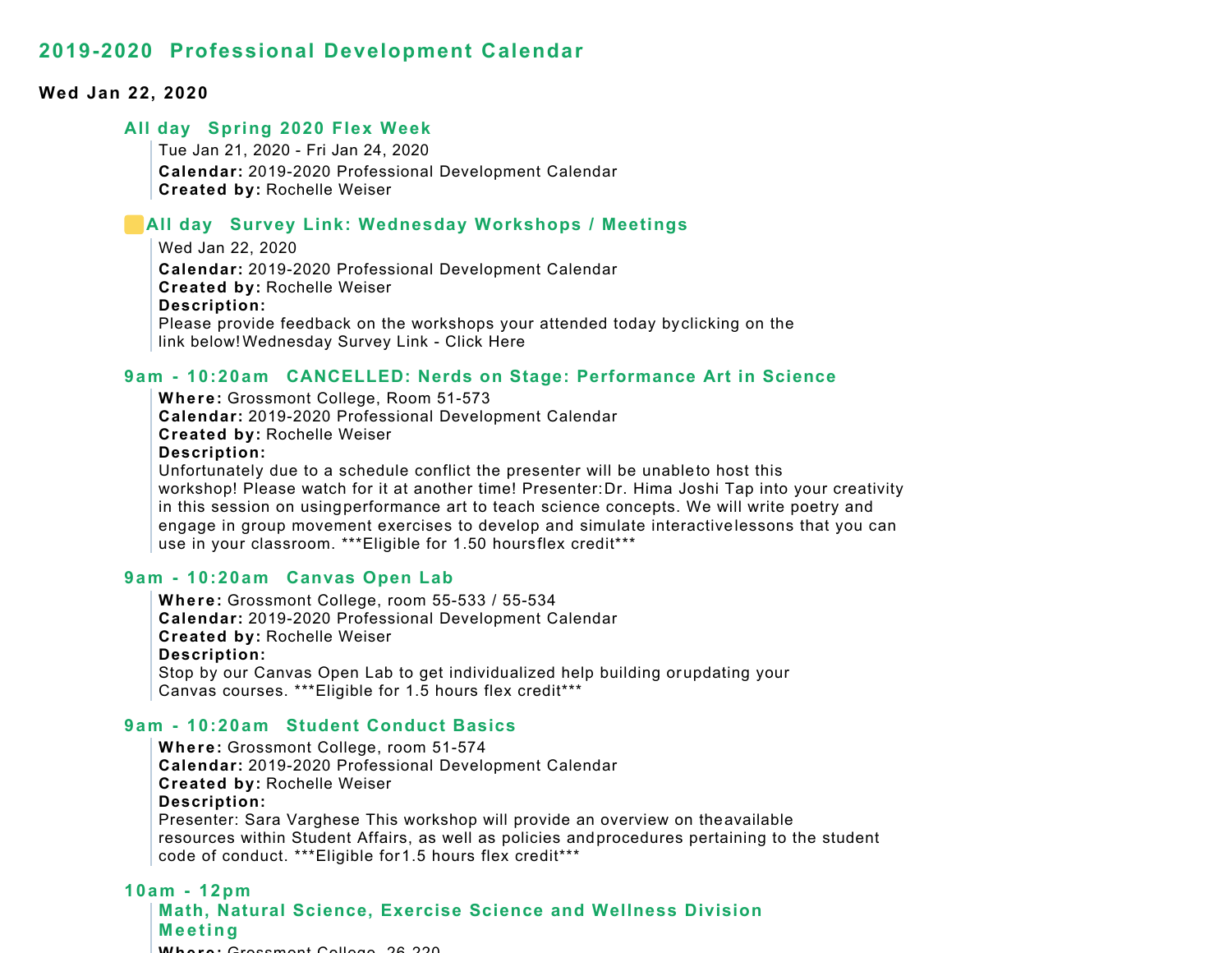## **10:30am - 11:50am**

## **Grading Contracts & Effort-Based Grading: An Equitable Measure to Assessing Student Work**

**Where:** Grossmont College, Room 51-573 **Calendar:** 2019-2020 Professional Development Calendar **Created by:** Rochelle Weiser **Description:**

Presenters: Ingrid Jayne and Christen McGaughey-Gilreath This workshopwill explore growing trends in effort-based and contract-based gradingsystems, which encourage student agency and growth. Effort- and contract-based grading systems is an equitable measure that replacestraditional grading practices involving letters and percentages. Traditional grading practices have had significant hidden impacts ondiverse student populations. Under the surface, students often feeldemoralized or hindered by letter grades that have impacted their college persistence and overall retention. In effort-based andcontract-based grading systems, standards and rigor are maintainedwhile allowing room for student reflection, revision, and progress. Participants will consider a variety of approaches that can be usedacross disciplines to help students achieve their individual learninggoals and create more equitable student success. Knowledge of these newapproaches to assessment can be beneficial to both faculty and classified staff members concerned with student outcomes and growth Understanding how assessment in the classroom impacts students'identity toward college readiness, participants can best quide studentstoward their academic goals, \*\*\*Eligible for 1.5 hours flex credit\*\*\*

# **11:45am - 2:45pm Learning and Technology Resources Division Meeting**

**Where:** Grossmont College, Room 70-066 **Calendar:** 2019-2020 Professional Development Calendar **Created by:** Rochelle Weiser **Description:** Learning and Technology Resources Division Meeting \*\*\* Eligible for 3hours flex credit \*\*\*

## **1pm - 3pm Arts, Languages, and Communication Division Meeting**

**Where:** See Link in Description **Calendar:** 2019-2020 Professional Development Calendar **Created by:** Rochelle Weiser **Description:** Location 26-220 - Click here for map \*\*\*Please see attached map due for special access route due to campusconstruction\*\*\* Arts, Languages, and Communication Division Meeting \*\*\* Eligible for 2 hours flex credit \*\*\*

## **1pm - 3pm**

# **Career Technical Education / Workforce Development Division M eetin g**

**Where:** Grossmont College, Room 55-523 **Calendar:** 2019-2020 Professional Development Calendar **Created by:** Rochelle Weiser **Description:** Career Technical Education / Workforce Development Division Meeting \*\*\*Eligible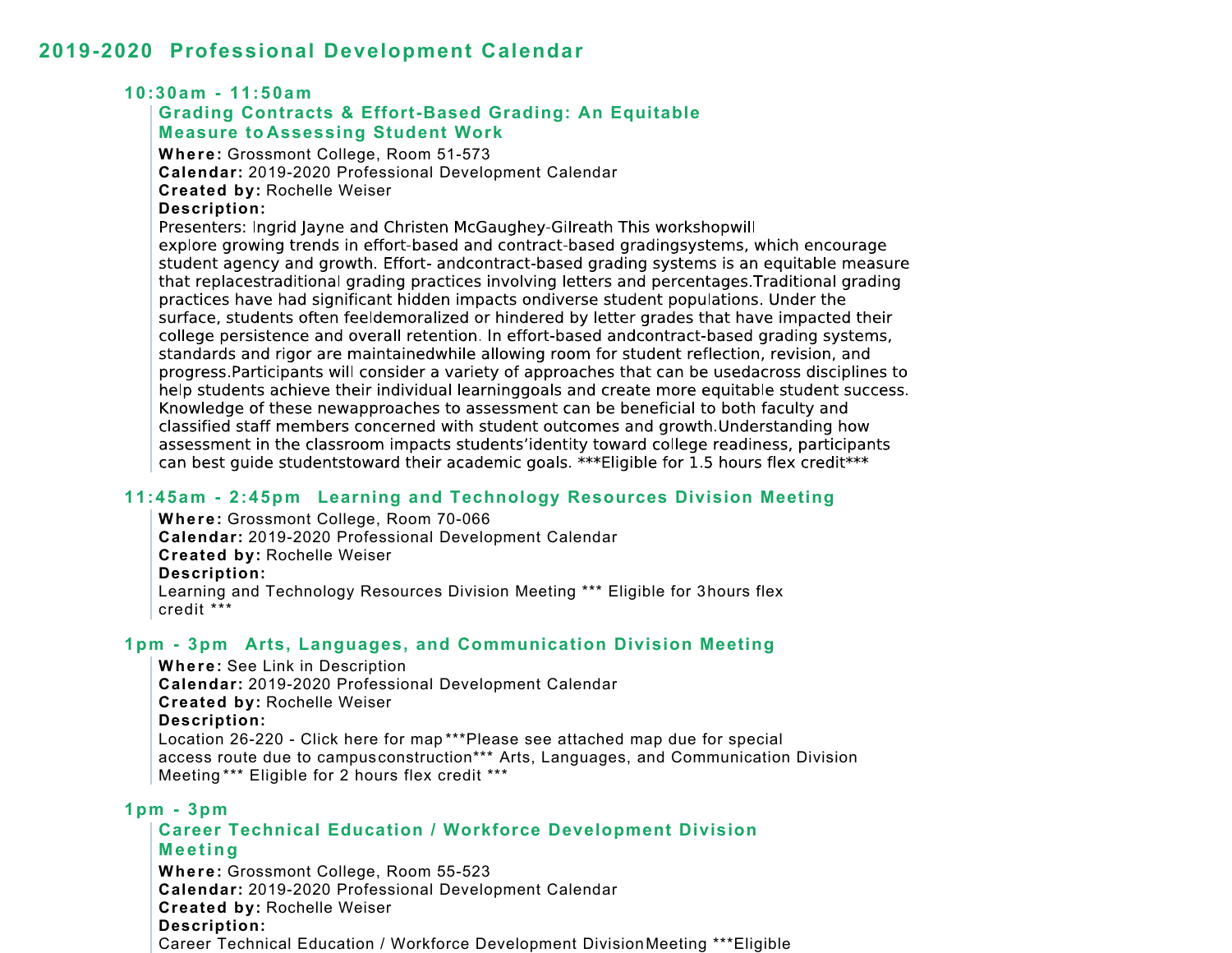#### **3pm - 5pm Department Meetings**

**Calendar:** 2019-2020 Professional Development Calendar **Created by:** Rochelle Weiser **Description:** Please click on the link below for the Division and Department meeting schedule - Click Here \*\*Be sure to check the schedule or with your chair prior to attendingas room assignments may change\*\* \*\*\*Eligible for flex credit\*\*\*

#### **5:30pm - 7pm Allied Health and Nursing Division Meeting**

**Where:** Grossmont College, Building 34, upper lobby **Calendar:** 2019-2020 Professional Development Calendar **Created by:** Rochelle Weiser **Description:** Allied Health and Nursing Division Meeting \*\*\*Eligible for 1.5 hours flex credit \*\*\*

#### **Thu Jan 23, 2020**

# **All day Spring 2020 Flex Week**

Tue Jan 21, 2020 - Fri Jan 24, 2020 **Calendar:** 2019-2020 Professional Development Calendar **Created by:** Rochelle Weiser

## **All day Survey Link: Thursday Workshops**

Thu Jan 23, 2020 **Calendar:** 2019-2020 Professional Development Calendar **Created by:** Rochelle Weiser **Description:** Please provide feedback on the workshops your attended today by clicking on the link below! Thursday Survey Link - Click Here

## **9am - 10:20am Canvas Open Lab**

**Where:** Grossmont College, room 55-533 / 55-534 **Calendar:** 2019-2020 Professional Development Calendar **Created by:** Rochelle Weiser **Description:** Stop by our Canvas Open Lab to get individualized help building or updating your Canvas courses. \*\*\*Eligible for 1.5 hours flex credit\*\*\*

#### **9am - 10:20am Canvas: Refresh Your Course**

**Where:** Grossmont College, Room 55-534 **Calendar:** 2019-2020 Professional Development Calendar **Created by:** Rochelle Weiser **Description:** Presenter: Dawn Heuft, Janet Gelb, Distance Education Partners Has your Canvas course gotten a bit stale? Ready to give it a little refresh? There is no need to start from scratch. This fun session will shareorganization tips, tools, resources and ideas that you can use to keep your course fresh and up to date. \*\*\*Eligible for 1.5 hours flex credit\*\*\*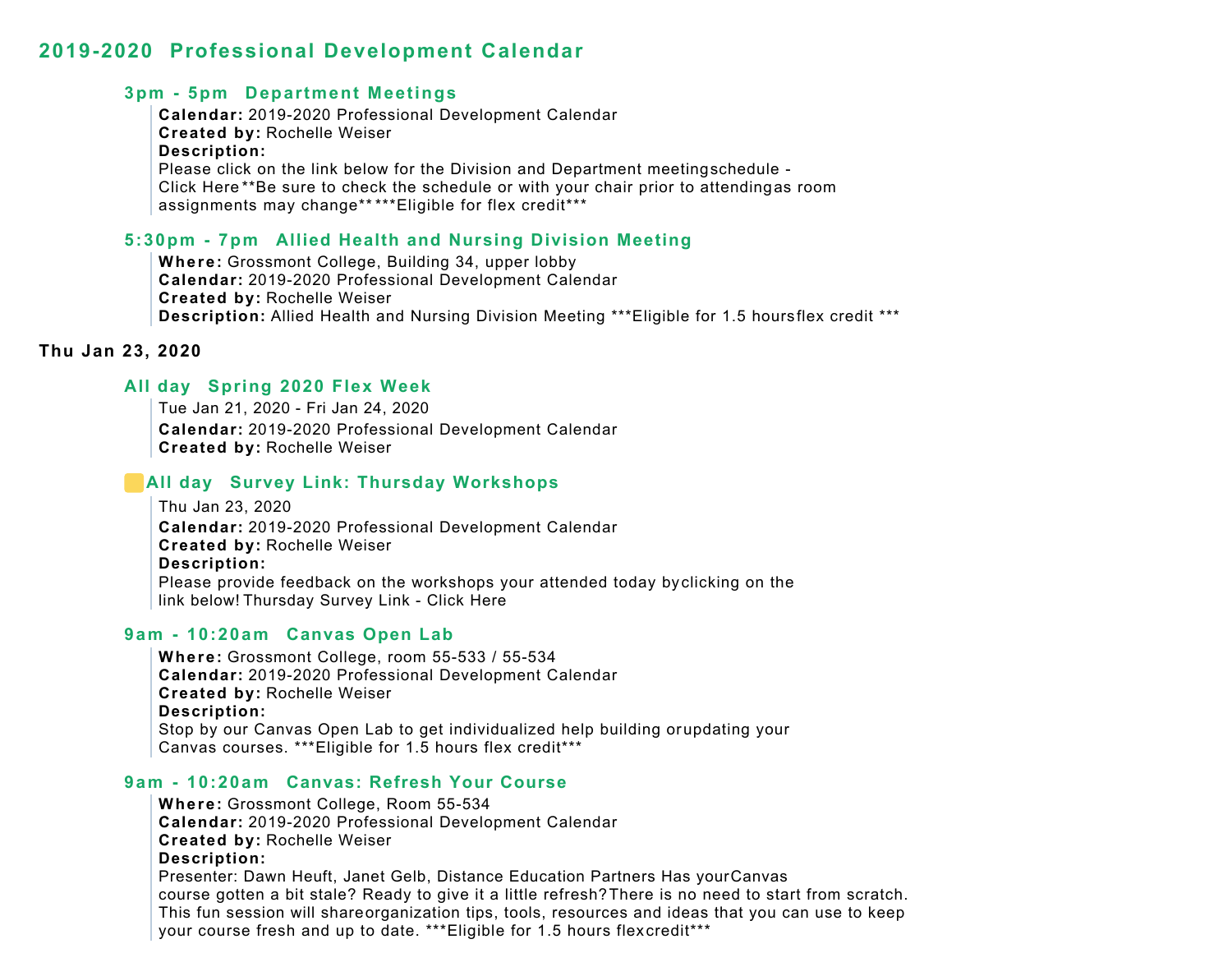# **11:30am - 12:50pm Cultivating Mindfulness in Education**

**Where:** Grossmont College, Room 51-576

**Calendar:** 2019-2020 Professional Development Calendar

**Created by:** Rochelle Weiser

#### **Description:**

Presenter: Crystal Schalmo Mindfulness is a practice that can help all students tune their instrument of learning. This workshop will explorehow to incorporate awareness (mindfulness) practices into the classroom to teach students the 'how' of paying attention and deep listening to increase their retention. We will be discussing the core concepts of mindfulness as it pertains to education and will be presenting toolsfor instructors to use in the classroom to help create a student-centered, enriched learning environment which will encourage students to be pro-active and engaged in their learningexperience. \*\*\*Eligible for 1.5 hours flex credit\*\*\*

# **12pm - 1:30pm AFT Meeting and Luncheon**

**Where:** Cuyamaca College, Room I 208/209

**Calendar:** 2019-2020 Professional Development Calendar

**Created by:** Rochelle Weiser

#### **Description:**

California and District budgeting issues, negotiations, community outreach,

membership benefits, staff development, liaison meetings,adjunct issues, and more. Come hear the latest news regarding what's going on with your union and how it affects you and your job! Lunch will be served \*\* Eligible for 1.5 hours flex credit\*\*

# **2pm - 3:50pm**

## **Second Language Learners in your classroom - what you DON'T know and what you NEED to know**

**Where:** Grossmont College, Griffin Gate - building 60 **Calendar:** 2019-2020 Professional Development Calendar **Created by:** Rochelle Weiser

## **Description:**

Presenter: Dr. Bill VanPatten Sponsored by the Grossmont ESL DepartmentDo you want to help English Language learners in your classroom in thebest way based on contemporary theories on language acquisition? Areyou a counselor giving advice to ESL students? Are you a tutorstruggling to find the best way to approach your tutee's learning situation? Whether you teach Math, English, Biology, or Russian, Dr. Bill VanPatten, the world renowned authority on second languageacquisition, offers just that - ways to understand how our ESL learnersgrapple with the demands of content courses and how we, as teachers, can be best prepared to assist our ESL students to help them succeed. Dr. VanPatten's research has inspired many language teachers in thelast two decades, and has essentially transformed how second languagelearners should be taught to achieve fluency in the second language. Dr. Van Patten will tackle difficult questions that you may have aboutsecond language learners' accuracy, grammar correction, and assessment that may arise in your practice - all aspects that need to be addressedunder the accelerated curriculum recently revised because of AB705. Become aware - and transform how you teach and serve your students! Presentation  $+$  Q&A Opportunity \*\*\* Eligible for 2 hours flex credit \*\*\*

## **4pm - 5:20pm Canvas Open Lab**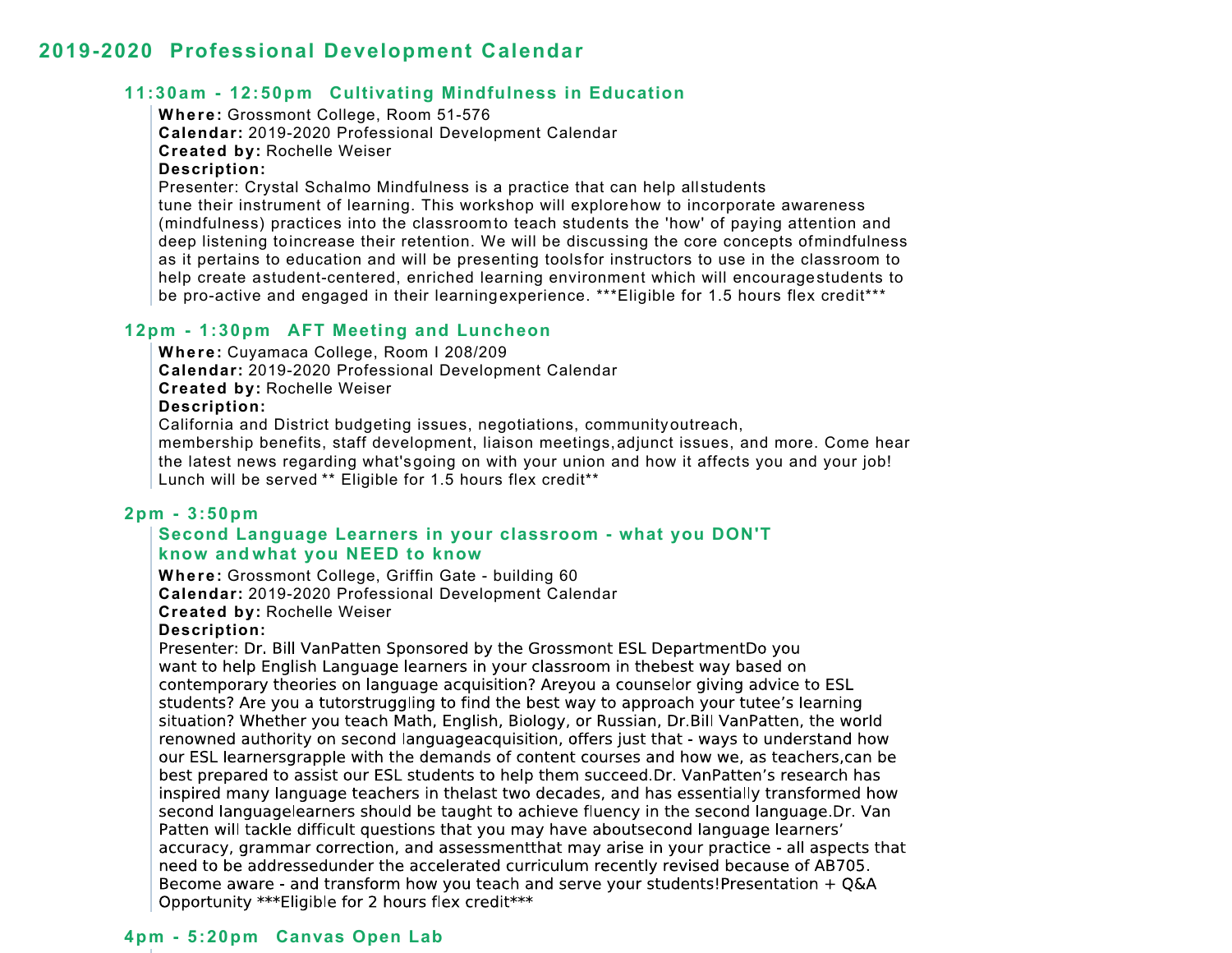#### **4pm - 5:30pm Connecting the Dots with Undocumented Students**

**Where:** Grossmont College, room 51-576

**Calendar:** 2019-2020 Professional Development Calendar

**Created by:** Rochelle Weiser

#### **Description:**

Presenter: Katherine Vilchez, Noel Puga, and Iliana Garcia We aim to inform our attendees about the step by step experience every undocumented student encounters at Grossmont College. We will cover theobstacles they overcome before they take their first step on campus,the challenges they face as college students and the resources they should be connected to along the way. This workshop will include hands on activities to engage participants in a brave space that cultivates learning from each other. Knowledge is power and all our employees, staff, faculty and administration are key agents in the empowerment ofthis resilient student group. We invite you to join us as we createawareness about how to walk with undocumented students through aholistic and successful process at Grossmont College. \*\*\*Eligible for 1.5 hours flex credit\*\*\*

#### **Fri Jan 24, 2020**

## **All day Spring 2020 Flex Week**

Tue Jan 21, 2020 - Fri Jan 24, 2020 **Calendar:** 2019-2020 Professional Development Calendar **Created by:** Rochelle Weiser

# **All day Earth Science Field Trip: the Right Under Your Nose Tour**

Fri Jan 24, 2020 **Where:** Off Campus **Calendar:** 2019-2020 Professional Development Calendar **Created by:** Rochelle Weiser **Description:** Presenters: Earth Science Department For Flyer Click Here The Right Under Your Nose Tour Discover some El Cajon gems you may not have know about: - Gibson & Barnes- Flight Suits- Pull Tarps - Tarping systems- Wieghorst House and Museum - one of the largest catus gardens in the county- Le Caramel - Caramel candy factory A one day field trip, space is limited sign up now! Fee: \$40.00 covers transportation, snacks, and lunch. Contact: Jeff Lehman - jeff. lehman@gcccd.edu619-644-7341 Mark Good - mark.goodman@gcccd.edu Meet: The day of the field trip depart the lower level of the parking structure @ 8:30am sharp! \*\*\*Eligible for flex credit\*\*\*

## **All day Survey Link: Friday Workshops**

```
Fri Jan 24, 2020
Calendar: 2019-2020 Professional Development Calendar
Created by: Rochelle Weiser
Description:
Please provide feedback on the workshops your attended today by clicking on the 
link below! Friday Survey Link - Click Here
```
#### **9am - 10:20am Canvas Open Lab**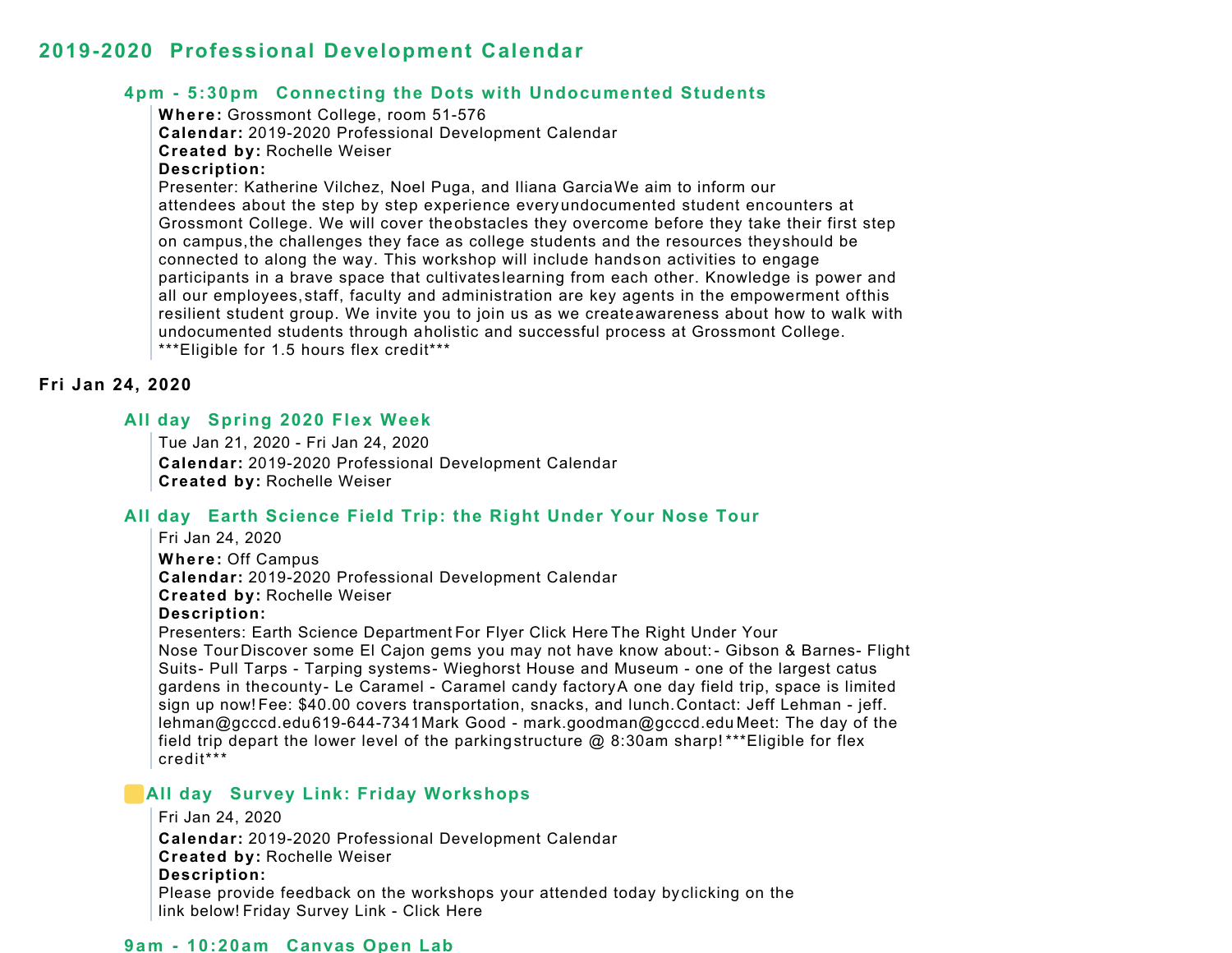#### **9am - 10:20am**

# **Canvas:Increasing and Documenting Regular and Substantive Contact with Students**

**Where:** Grossmont College, Room 55-533 **Calendar:** 2019-2020 Professional Development Calendar **Created by:** Rochelle Weiser **Description:**

Presenters: Daniela Sow and Dawn Heuft Do you use Canvas as a foundation for your course and want to increase student engagement and retention? In this session that focuses on somebest practices using Canvas and other online features/tools, you will be introduced to: effective strategies that humanize the instructor-student relationship, collaborative assignments that instructors can support in real time, and grading policies and communication methods that hold students accountable but also stimulate their motivation and best work. Specifically, we will discuss ways to increase activestudent participation within Zoom live lectures and how to effectively use tools within Canvas, such as Calendar. Attendees will have time in the computer lab to apply these strategies and ask questions. \*\*\* Eligible for 1.50 hours flex credit\*\*\*

# **10am - 12pm**

#### Transparent Assignment Design - The Unwritten Rules of College: Creating Transparent Assignments that Increase Underserved CollegeStudents' Success

**Where:** Grossmont College, Room 70-066

**Calendar:** 2019-2020 Professional Development Calendar

**Created by:** Rochelle Weiser

#### **Description:**

Facilitator: Mary-Ann Winkelmes, PH.DExecutive Director, Center for Teaching and Learning (CTL)PrincipalInvestigator and Founder, TILTHigher EdBrandeis UniversityCo-Facilitator: Sarah Martin, English Instructor SDICCCA Internship Coordinator Grossmont College The UnwrittenRules of College: Creating Transparent Assignments that Increase Underserved CollegeStudents' SuccessIn this workshop we'llreview the findings as well as educational research behind the concept oftransparent teaching/learning. Then we'llapply that research to the design of your own class activities and assignments. Participants will leave with a draftassignment or activityfor one of their courses, and a concise set ofstrategies for designing transparent assignments and class activities that promote students' learning equitably. Dr. Winkelmes invites participants to respondtothis brief 2 - question survey: CLICK HERERSVP HEREMore Information: Thenew incoming majority student population in US higher education is increasinglydiverse, multi-generational and non-traditional, andfaculty must provideequitable educational opportunities for a broadvariety of learners in eachcollege course. Data from an AAC&U study ofstudents' learning at sevenMinority-Serving Institutions identifiestransparent instruction (involvingfaculty/student discussion about therelevant knowledge, skills to bepracticed, required tasks, expectedcriteria and examples before students beginworking) as a replicableteaching intervention that significantly enhancesstudents'; success, with greater gains for historically underserved students[Winkelmes etal, Peer Review, Spring 2016]. Transparent instruction showsgreatpromise for increasing the confidence, sense of belonging, persistenceand success of first-generation, low-income and ethnicallyunderrepresentedstudents. [Winkelmes et al, Transparent Design..., 2019] \*\*\*Eligible for 2 hours flex credit \*\*\*

#### **11 30 12 20 S ti St d t ith Mt l H lth N d**